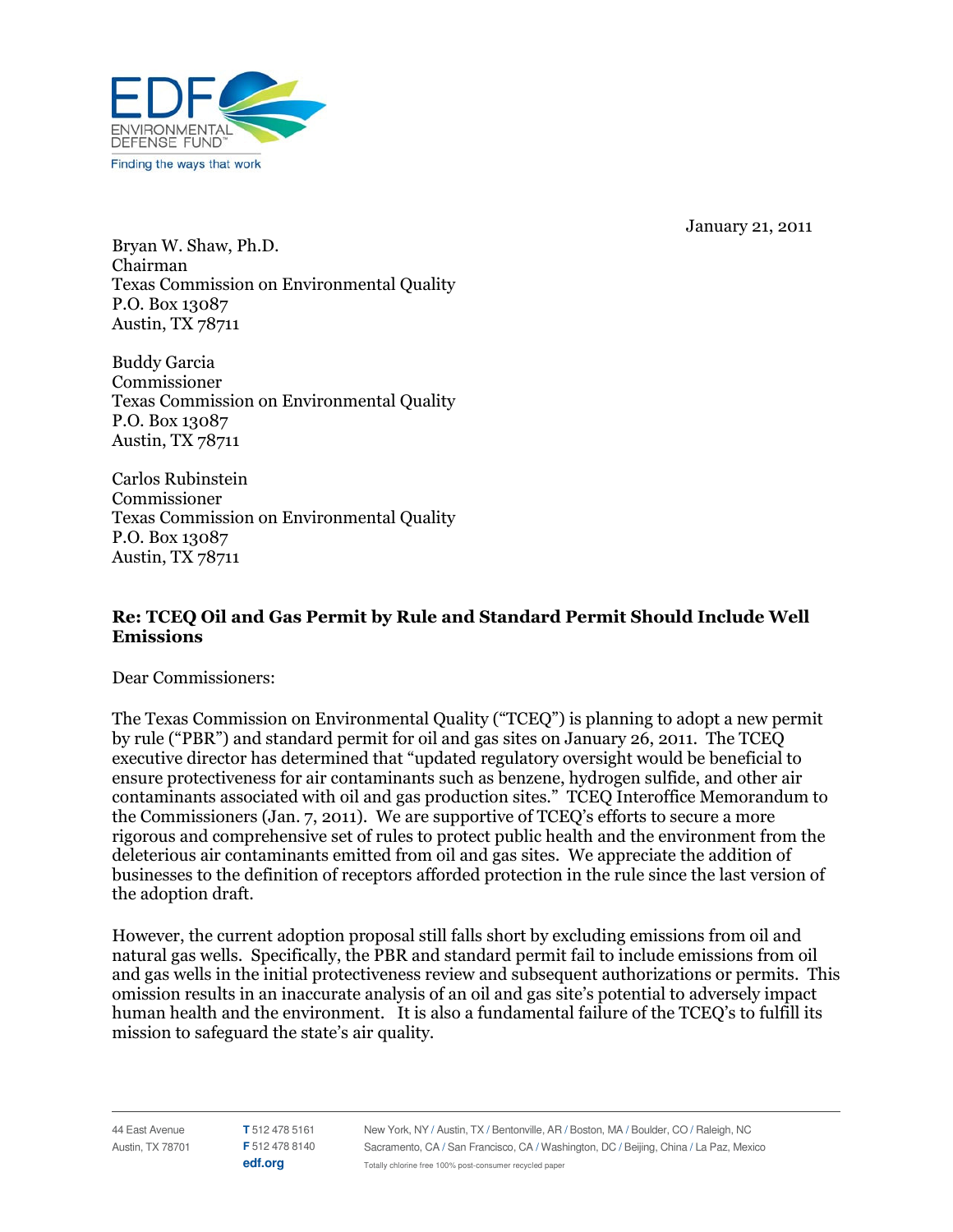We noted the omission of well emissions in our initial comments on the proposed rules. Since that time we have been in communication with staff members at TCEQ, as well as individual commissioners. To date, those communications, as well as additional research we have done in response to those communications, have not provided a satisfactory explanation for this significant gap in the rules. This letter provides additional information to supplement our initial comments, based on these additional communications and research which we hope the Commission will consider prior to adopting the final rules. Alternatively, in the event that the Commission decides to adopt the rules in their current form, we are submitting this information to members of the legislature so that they may consider legislation clarifying or providing clear, explicit authority and direction for TCEQ to control air emissions from oil and gas wells.

TCEQ has provided two separate explanations to support its assertion that it does not have jurisdiction to include emissions from oil and gas wells in the oil and gas PBR or standard permit. First, in the proposed PBR rule, TCEQ states that because mines are excluded from the definition of facility in the Texas Clean Air Act ("TCAA"), and because mining is the same thing as drilling, it cannot regulate emissions from drilling activities. Specifically, TCEQ states:

State law prohibits the consideration of mines and quarries from the definition of facility. The EPA, as well as the commission, consider drilling of petroleum wells to be equivalent to mining, and therefore, those operations are not applicable to permitting. In addition, while THC, 382.003(6) excludes well tests from the definition of facility, the statute continues to narrow this exception in THSC,  $382.003(13)$  and limits the well testing time to  $72$  hours. Proposed Permits By Rule, Oil and Gas, 35 TexReg 6941 (August 13, 2010).

Second, in response to our comments noting the absence of natural gas wells from the facilities covered by the proposed PBR, TCEQ asserts that it lacks authority to regulate activities associated with drilling or that occur in a well. Specifically, TCEQ explained:

It is not the commission's intent to have this PBR authorize emissions from any activity excluded under the TCA, specifically mining (referred to here as drilling) and limited duration well tests. The types of activities described by the commenter (completions, re-completions, workovers) all involve actions taken by operators in the well or down hole and are considered part of the drilling process, and therefore beyond the jurisdiction of the permits program. TCEQ, Chapter 106-Permits by Rule, Rule Project No. 2010-018-106-PR, p. 278.

Importantly, neither explanation provides adequate justification for the exclusion of emissions from well activities in the protectiveness review or authorization pursuant to the proposed oil and gas PBR (or standard permit).

## A. There is no Support for the Claimed Mining Equals Drilling Equivalency

At the most fundamental level TCEQ has not provided any support for its assertion that it, or the U.S. EPA, consider mining to be equivalent to drilling. A direct, clear statement that the drilling of petroleum wells, or natural gas wells, is equivalent to mining nowhere appears in the Texas statutes or administrative code. Similarly, Texas' statutory framework and text is completely void of any indirect support that could give rise to an interpretation that supports TCEQ's assertion. First, the TX. Nat. Res. Code contains wholly separate chapters and subtitles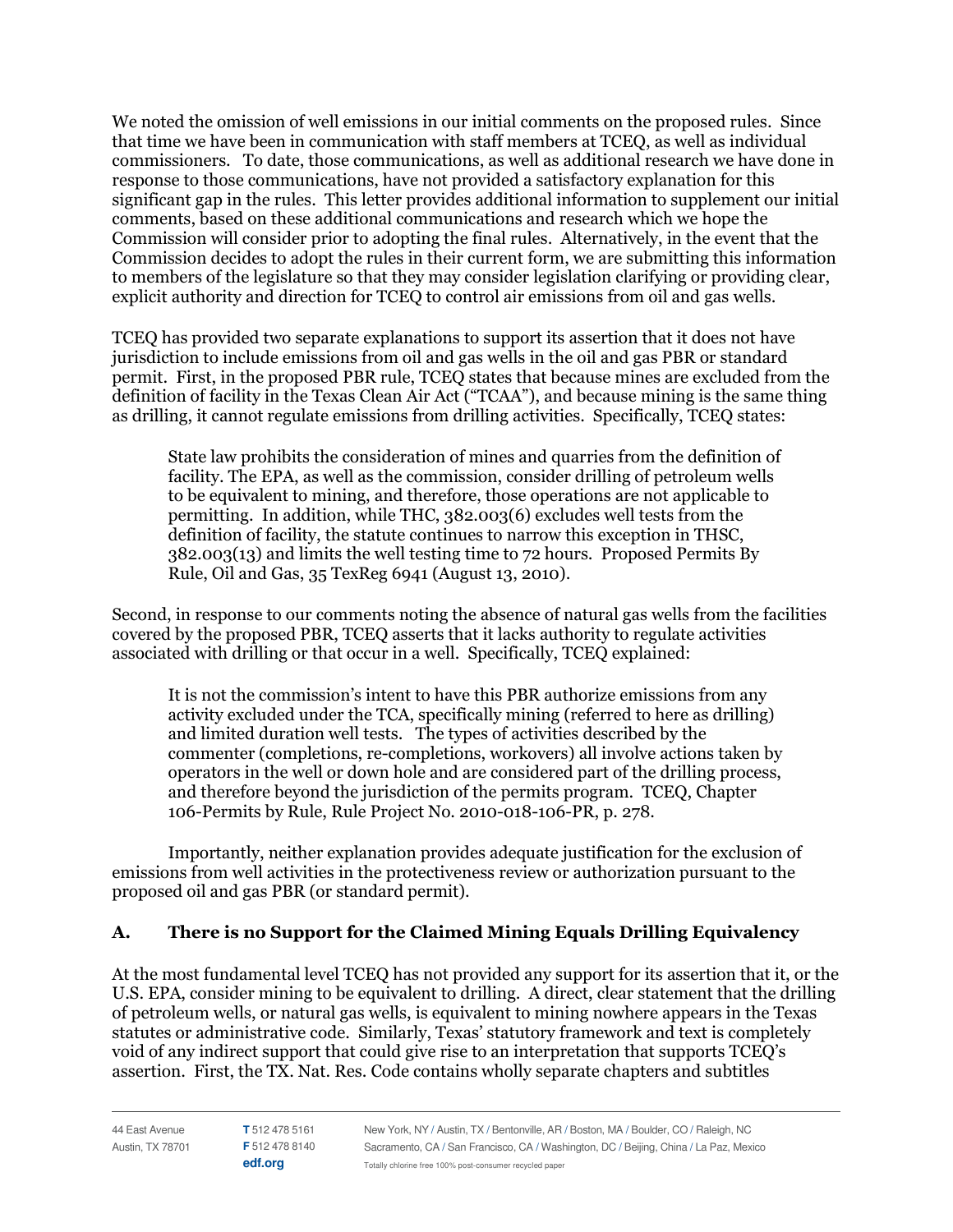dedicated to fluid minerals, on the one hand, and hard-rock and other non-fluid minerals, on the other. Compare Title 2, Chapter 52 ("Oil and Gas") and Title 3 ("Oil and Gas") with Title 2, Ch. 53 ("Minerals") and Title 4 ("Mines and Mining"). In addition, Section 52.012 of the TX. Nat. Res. Code specifically states "[O]il and gas shall only be leased together and shall be leased separately from other minerals."

Second, oil and gas is not included in the definitions of minerals in the TX. Nat. Res. Code. Rather, TX defines "minerals" as "coal, lignite, sulphur, salt and potash", but not oil or natural gas. TX Nat. Res. Code, Section 53.161; See also Nat. Res. Code, Section 132.002 (definition of minerals in the Interstate Mining Compact).

Third, the relevant TX statutes routinely use the term "drilling" to refer to activities involving oil and gas wells and never once use the term "mining." See See TX Nat. Res. Code, § 85.046(6) (physical waste resulting from drilling a well or wells...can constitute waste);  $\S$  85.046(9) (escape of gas in excess of the amount necessary in the efficient drilling or operation of the well can constitute waste); § 85.057 (discussing the Railroad Commission's authority to limit the drilling of wells to explore for oil or gas in new areas);  $\S 85.202(1)$  (discussing that one of the purposes of the Railroad Commission's rules is to prevent waste "of oil and gas in drilling and producing operations.."); § 85.2021 (regarding "drilling permit fee"); § 91.752 (stating that the chapter applies to the "drilling of a new oil or gas well") and references to drilling wells but not to mining wells in Nat. Res. Code, Chapters 86 ("Regulation of Oil and Gas") and 89 ("Abandoned wells"). (emphasis added).

In sum, there is no direct or indirect support in the TX statutes for the proposition that drilling equals mining. Indeed, according to a member of TCEO staff, the "first time the drilling equals" mining equivalency appeared in writing was in the oil and gas PBR proposed rules."

We are not aware of any EPA rule or guidance that refers to the mining of petroleum wells, or that states or implies that mining is equivalent to "drilling" as concerns petroleum or natural gas wells. Nor does any such equivalency appear in the federal Clean Air Act. Indeed, to the contrary EPA routinely uses the term drilling in its oil and gas regulations. See e.g. Mandatory Reporting of Greenhouse Gases: Petroleum and Natural Gas Systems; Final Rule, 75 Fed. Reg. 74458, 74461, (Nov. 30, 2010) (including well drilling and completion in the onshore production category); 74471 (recognizing that many "well-drilling activities" are conducted by third-party contractors and noting the need for owners and operators subject to the rule to coordinate with "drilling companies"); 74478 (discussing use of screening tool to enter basic activity data such as "drilling activity"); 74488 (referring to "drilled wells"). Notably, at this time EPA does not regulate air emissions from oil and gas wells so there are limited applicable rules where one might expect the agency to refer to the drilling (or mining) of oil and gas wells. However, EPA has indicated that it may issue rules covering well emissions in the near future as part of a revision of certain federal standards.

Even assuming that there is support for the assertion that the drilling of petroleum wells equals mining, TCEQ's explanation for its failure to include wells in the scope of the PBR and standard permit strains logic and reasonableness. First, it does not follow that just because the TCAA exempts mines from the definition of a facility, that all activities associated with mining (as well as any emissions therefrom) are also outside the agency's regulatory authority. To state that the noun, mine, is not a facility is not the same thing as stating that any activity associated with mining, the verb, is also exempt. Had the legislature meant to exempt from TCEO's jurisdiction

44 East Avenue Austin, TX 78701 T 512 478 5161 F 512 478 8140 edf.org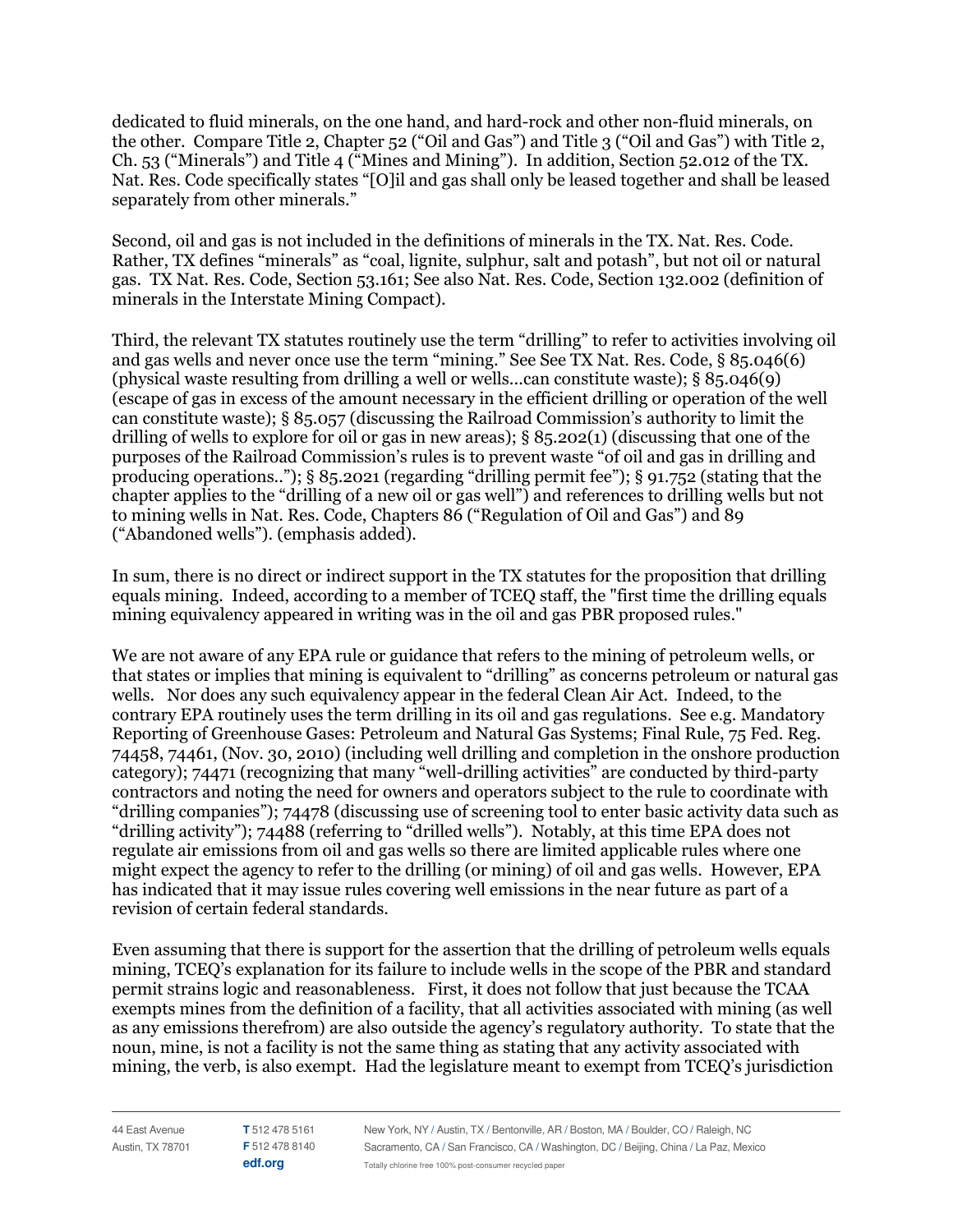or permitting authority all activities associated with mining surely they would have done so directly.

Indeed, a plain reading of the facility definition in the TX Clean Air Act indicates that the legislature did not intend to exempt all types of wells from TCEQ's permitting authority, but rather only certain wells. Specifically, the legislature carved out test wells lasting less than 72 hours. TX. Health and Safety Code, Section 382,002(6). TCEO's response to comments acknowledges that test wells lasting more than 72 hours are facilities. TCEQ, Chapter 106-Permits by Rule, Rule Project No. 2010-018-106-PR, p. 277. Had the legislature intended to exclude all types of wells—test wells and others—there would have been no need for the specific exclusion of test wells lasting less than 72 hours. Accordingly, any well other than a test well lasting less than 72 hours are facilities and within the permitting jurisdiction of TCEQ.

Lastly, emissions from re-completions, workovers and well unloading occur during the production, not drilling phase. See, e.g. 75 Fed. Reg. at 74488 (explaining that well workovers means the process (es) of performing one or more of a variety of remedial operations on producing petroleum and natural gas wells to increase production); see also EPA Natural Gas Star PRO Fact Sheet regarding Gas Well Unloading Time Optimization (describing well unloading as occurring in producing wells).

http://www.epa.gov/gasstar/documents/unloading time508.pdf. One can also consider the initial completions as separate from the drilling process as completions occur after a well has been drilled and tested. See 75 Fed. Reg. at 74611 (referring separately to drilling and completion equipment and workover equipment); EPA Office of Compliance Sector Notebook Project, Profile of the Oil and Gas Extraction Industry (Oct. 2000) (discussing drilling activities at pps. 17-26 separately from well completion activities at pps. 26-28 and referring separately to air emissions produced from "drilling operations" and the "well completion process" on p. 38). Thus, even assuming TCEQ has no jurisdiction over emissions from "drilling activities", this jurisdictional prohibition does not support the exclusion of air emissions associated with well re-completions, workovers, or unloading, or arguably completions, depending on how one defines the drilling process since these occur after the well has been drilled and tested.

## **TCEO Has Jurisdiction Over Emissions of Air Pollutants Emitted From Oil B.** and Gas Wells

As noted above, TCEQ is the primary agency in the state charged with protecting air quality. TX. Water Code, Section 5.102 ("Commission is the agency of the state given primary responsibility for implementing the constitution and laws of this state relating to the conservation of natural resources and the protection of the environment"); Section 5.120 ("The commission shall administer the law so as to promote the judicious use and maximum conservation and protection of the quality of the environment and the natural resources of the state."). The legislature specifically vested TCEQ with the charge "to safeguard the state's air resources from pollution by controlling or abating air pollution and emissions of air contaminants." TX. Health and Safety Code, section 382.002; TX Water Code, Section 5.013(9) (TCEQ has authority over administering the TCAA).

As we previously stated in our comments, oil and gas wells can be significant sources of air contaminants, including benzene, a known carcinogenic and other VOCs that contribute to ozone pollution. TCEQ is violating its mandate to safeguard the state's air quality and provide